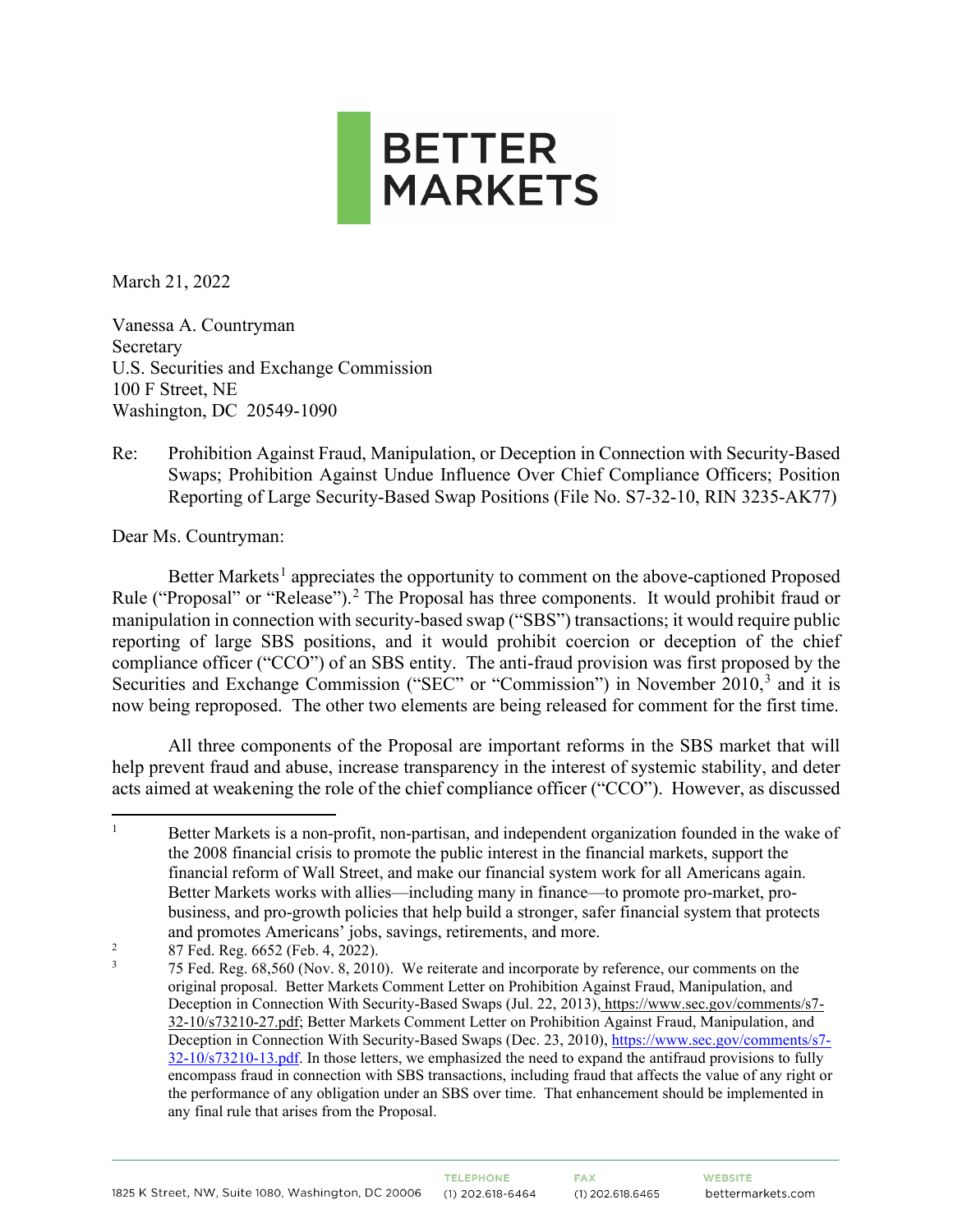below, the SEC must reconsider the safe harbor from liability for fraud and manipulation. It rests on faulty assumptions advanced by the industry, and it is likely to do far more harm than good, as it will actually immunize and therefore facilitate fraud and manipulation in SBS transactions through the use of material nonpublic information.

# **BACKGROUND**

Security-based swaps ("SBS"), and in particular single-name credit default swaps ("CDS"), have featured prominently in some of the biggest financial stories and events of the last few decades. CDS are insurance-like contracts in which a "protection seller" agrees to make a payout to a "protection buyer" if a particular company, or other reference entity, experiences a "credit event," such as a default on its debt. In turn, the protection buyer pays premiums to the protection seller.<sup>[4](#page-1-0)</sup> Unlike insurance, however, the protection buyer is not necessarily protecting itself against any risk of loss of an asset it owns. For example, you can purchase fire insurance to protect yourself against the risk that a home you own will be destroyed by fire. However, under the insurable interest requirement, you cannot, as a general rule, purchase fire insurance on your neighbor's house.<sup>[5](#page-1-1)</sup> However, while a protection buyer in a CDS could be someone who actually owns the debt of a particular company and seeks to hedge that exposure, it could also simply be someone who thinks the company will default on its debt and wants to make money from that expectation, i.e., a speculator. This distinction between the traditional insurance market and instruments such as CDS has key implications for the regulation of fraud and manipulation in the SBS market.

When CDS burst onto the scene in the early 1990s, many stakeholders in the financial industry, including regulators, thought they would have an enormous and positive impact on the financial system. Essentially, the thinking went, CDS allows lenders, primarily heavily regulated (and highly leveraged) banks, to better fulfill their lending-oriented purpose. If banks can easily offload much or all of the risk of making loans onto entities with a greater ability and willingness to absorb that risk, then banks can make more loansto people who can put that money to productive use. Moreover, the subsequent dispersal of that risk would purportedly make the financial system safer.<sup>[6](#page-1-2)</sup> This confidence in the beneficial impact of CDS and other types of swaps led to a concerted and successful push to exempt them from meaningful regulation, on the argument that government regulation of these supposedly innovative products could only be harmful. This ultimately misguided view was accompanied and justified by the belief that market self-discipline and self-

<span id="page-1-0"></span><sup>4</sup> Adam Reiser, *Should Insider Trading in Credit Default Swap Markets Be Regulated? The Landmark Significance of Sec v. Rorech*, 9 DEPAUL BUS. & COM. L.J. 531, 534 (2011).

<span id="page-1-1"></span>Thomas Lee Hazen, Filling A Regulatory Gap: It Is Time to Regulate Over-the-Counter Derivatives, 13 N.C. BANKING INST. 123, 131–32 (2009) ("An insurable interest has long been a requirement of insurance law. It requires an insurable interest in the contingency insured against in order to uphold the insurance contract."). The policy considerations underlying the insurable interest doctrine include the need to differentiate insurance contracts from wagering contracts and to reduce the moral hazard arising from the incentive to destroy the insured property or other interest to benefit from the insurance contract.

<span id="page-1-2"></span>Adam Reiser, *Should Insider Trading in Credit Default Swap Markets Be Regulated? The Landmark Significance of Sec v. Rorech*, 9 DEPAUL BUS. & COM. L.J. 531, 534 (2011).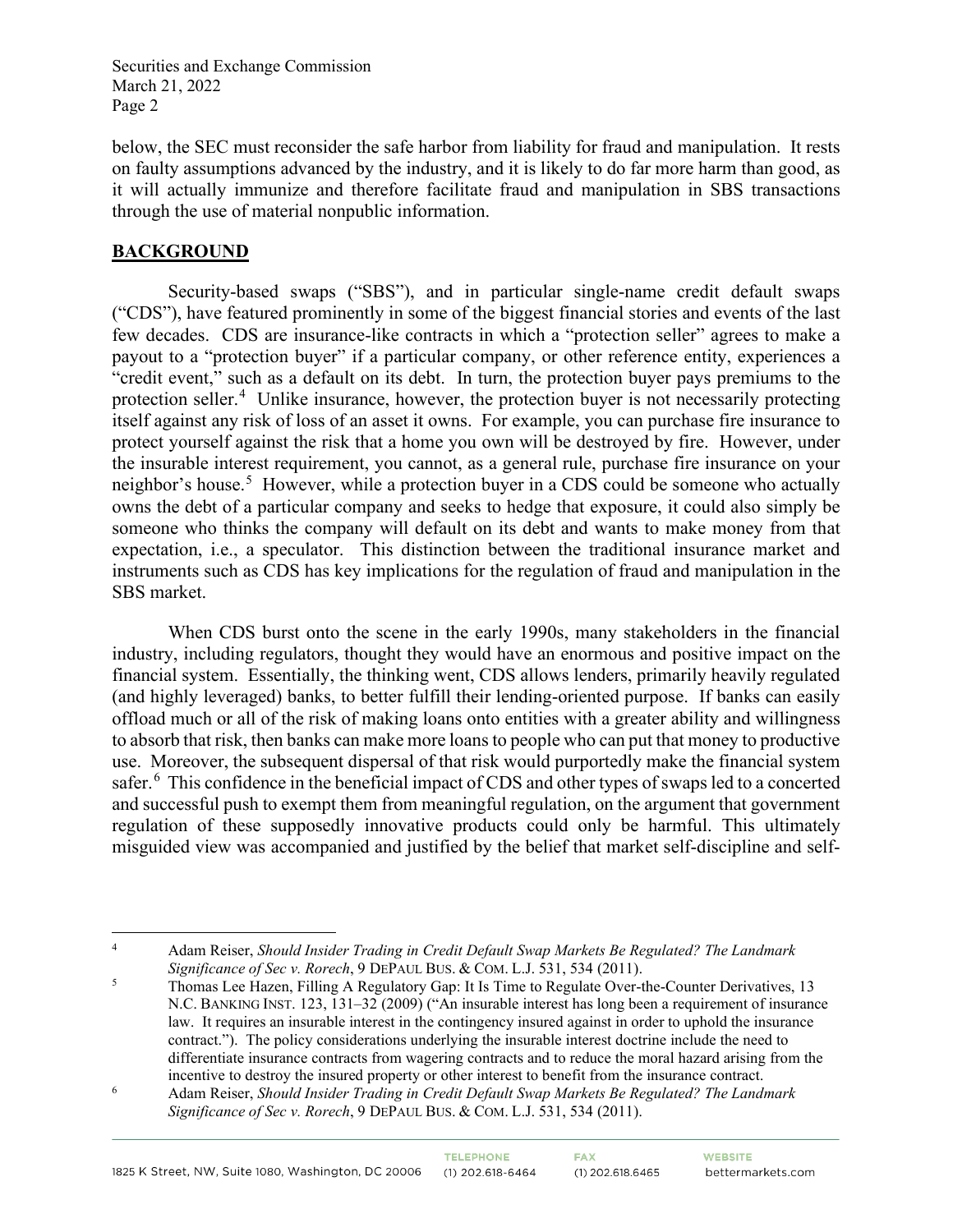interest would be all the regulation needed to prevent serious systemic risks or patterns of abuse from arising. $<sup>7</sup>$  $<sup>7</sup>$  $<sup>7</sup>$ </sup>

Ultimately, the CDS promoters were half right. CDS did have an enormous impact on the financial system. But that impact was not in improving the financial system but in nearly destroying it, making the need for strong regulation of the CDS market, and in particular of fraud and manipulation in the CDS market, abundantly and tragically apparent.

#### *The Central Role of CDS in the \$20 Trillion Financial Crisis*

It did not take long to reveal that the assumptions underlying the decision not to regulate CDS and other swaps were hopelessly naïve. To the extent that CDS (and other related innovations such as mortgage-backed securities and adjustable-rate mortgages) facilitated increased lending, it did so through moral hazard that incentivized reckless and often illegal conduct. Lenders (especially non-bank lenders) that no longer were going to hold mortgage loans on their books felt that they no longer needed to engage in robust underwriting of those loans. Indeed, not only did this moral hazard lead to the deterioration of underwriting practices, it also incentivized lenders to engage in outright fraud. The widespread proliferation of so-called "NINJA" loans, which were extended to borrowers with "no income, no job, and no assets" in the runup to the crisis, illustrates both the negligence and fraud that the CDS-facilitated increase in lending helped create.<sup>[8](#page-2-1)</sup> Similarly, while CDS promoters thought that CDS would facilitate greater dispersal of risk, instead, CDS facilitated greater interconnectedness. This interconnectedness increased systemic risk by linking the fortunes of systemically significant institutions with each other, such that instability at one inevitably led to instability at others. This is how a downturn in the housing market nearly brought down the financial system.<sup>[9](#page-2-2)</sup>

CDS did not just facilitate fraud and manipulation in the mortgage markets. The CDS market itself became a breeding ground for significant fraud in CDS transactions, notwithstanding the assertion that the sophisticated players in the derivatives markets could and would protect and regulate themselves. Perhaps the most infamous example of fraud in the CDS market in the runup to the crisis involved Goldman Sachs and a set of synthetic collateralized debt obligations ("CDOs") collectively known as "ABACUS." Goldman Sachs structured and marketed the ABACUS CDOs, telling investors that the residential mortgage-backed securities in them had been independently selected by a collateral manager.<sup>[10](#page-2-3)</sup> In fact, Goldman had created the ABACUS CDO at the request of another client, hedge fund manager John Paulson, who wanted to **short** the housing market. Accordingly, he wanted Goldman to create the ABACUS CDOs so that he could then purchase a CDS from Goldman ostensibly protecting against their failure. In fact, he wanted

<span id="page-2-0"></span><sup>7</sup> Peter S. Goodman, *Taking Hard New Look at a Greenspan Legacy*, N.Y. TIMES (Oct. 8, 2008), [https://www.nytimes.com/2008/10/09/business/economy/09greenspan.html;](https://www.nytimes.com/2008/10/09/business/economy/09greenspan.html) *See also* Commodity Futures Modernization Act of 2000, Pub. L. No. 106-554 (2000).

<span id="page-2-1"></span><sup>8</sup> Mark Ireland, *After the Storm: Asymmetrical Information, Game Theory, and an Examination of the "Minnesota Model" for National Regulation of Mortgage Brokers and Tomorrow's Predatory Lenders*, 36 WM. MITCHELL L. REV. 1, 14 (2009).

<span id="page-2-2"></span><sup>9</sup> Steven L. Schwarcz, *Regulating Derivatives: A Fundamental Rethinking*, 70 DUKE L.J. 545, 564–65 (2020) (explaining how CDS create "an interconnectedness that drives systemic risk" because the "failure of a systemically important counterparty can lead to a domino effect, triggering a chain of failures.")<br><sup>10</sup> Compl. at 1-2, *SEC v. Goldman Sachs & Co.*, No. 10-cv-3229 (S.D.N.Y 2010).

<span id="page-2-3"></span>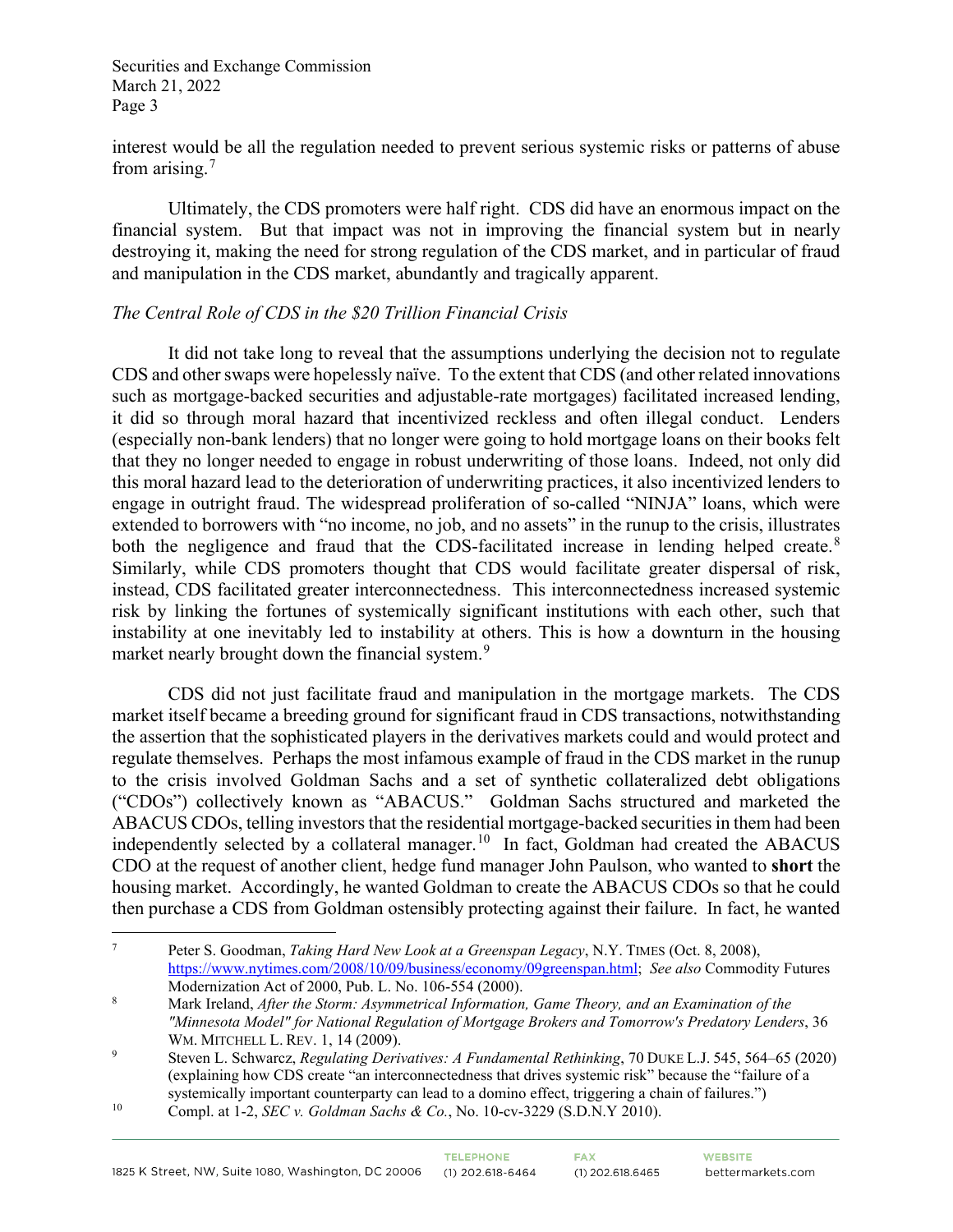Goldman to create the ABACUS CDOs so he could bet on them to fail.<sup>11</sup> Moreover, Paulson was heavily involved in the portfolio selection process for the ABACUS CDOs, and so was able to populate them with securities he thought would fail, thus ensuring the profitability of his short position (the collateral agent that was ultimately responsible for selecting the securities was under the impression that Paulson was long the CDO). $^{12}$  $^{12}$  $^{12}$ 

Naturally, Goldman did not tell the clients to whom it marketed the ABACUS CDOs that it had created them at the behest of another client who wanted them to fail, nor did it disclose that it had allowed that client to be involved in selecting the securities that would go into the CDO to ensure its failure.<sup>13</sup> The CDO transaction closed in April 2007, poor timing (in hindsight) to invest in the housing market. Unsurprisingly, the portfolio, much of which had been hand-selected by Paulson specifically to lose value, lost value—in less than a year **99%** of the portfolio had been downgraded.<sup>[14](#page-3-3)</sup> Goldman settled with the SEC for a then-record \$550 million and has been subject to ongoing suits, as a result of its fraud.<sup>[15](#page-3-4)</sup>

Ultimately, CDS and the excessive risk-taking, fraud, and manipulation they enabled contributed directly to the devastating 2008 financial crisis. That crisis resulted in an astonishing \$20 trillion in losses to the American economy.<sup>[16](#page-3-5)</sup> Yet that unbelievable number underestimates the true impact of the crisis, because the human cost will always be incalculable, as millions were forced, through no fault of their own, to suffer the fallout from lost jobs, lost houses, lost families, and even lost lives.<sup>[17](#page-3-6)</sup>

### *Manufactured Credit Events*

The aftermath of the financial crisis brought reform to the SBS market, in the form of Title VII of the Dodd-Frank Act. It subjected both swaps and SBS to comprehensive regulation and directed the SEC to implement the new framework through its rules. While this has led to an increase in transparency and accountability in the SBS market, it has not solved all the major issues associated with SBS, with CDS again in the spotlight. As noted above, CDS protects against the loss in value of a particular asset, the debt of a reference company. Because a protection buyer stands to receive a payout in the event of a default or other specified credit event, it reduces the incentive to avoid that event (for example, if the buyer is also a creditor to the referenced asset, by

<span id="page-3-0"></span><sup>11</sup> Compl. at 2, *SEC v. Goldman Sachs & Co.*, No. 10-cv-3229 (S.D.N.Y 2010).

<span id="page-3-1"></span><sup>12</sup> Compl. at 2, *SEC v. Goldman Sachs & Co.*, No. 10-cv-3229 (S.D.N.Y 2010).

<span id="page-3-2"></span><sup>13</sup> Compl. at 2, *SEC v. Goldman Sachs & Co.*, No. 10-cv-3229 (S.D.N.Y 2010).

<span id="page-3-3"></span><sup>14</sup> Jennifer O'Hare, *Synthetic CDOs, Conflicts of Interest, and Securities Fraud*, 48 U. RICH. L. REV. 667, 685

<span id="page-3-4"></span><sup>(2014). 15</sup> *See* SEC Press Release, Goldman Sachs to Pay Record \$550 Million to Settle SEC Charges Related to Subprime CDO (Jul. 15, 2010), [https://www.sec.gov/litigation/litreleases/2010/lr21592.htm.](https://www.sec.gov/litigation/litreleases/2010/lr21592.htm) *Goldman Sachs Grp., Inc. v. Arkansas Tchr. Ret. Sys*., 141 S. Ct. 1951 (2021); *see also* Brief of Better Markets, Inc. as Amicus Curiae in Support of Respondents, *Goldman Sachs Grp., Inc. v. Arkansas Tchr. Ret. Sys*., 141 S. Ct. 1951 (2021)[, https://www.supremecourt.gov/DocketPDF/20/20-222/170888/20210304100303497\\_20-](https://www.supremecourt.gov/DocketPDF/20/20-222/170888/20210304100303497_20-222%20Amicus%20Brief%20of%20Better%20Markets%20Inc.pdf)

<sup>&</sup>lt;sup>16</sup> [222%20Amicus%20Brief%20of%20Better%20Markets%20Inc.pdf.](https://www.supremecourt.gov/DocketPDF/20/20-222/170888/20210304100303497_20-222%20Amicus%20Brief%20of%20Better%20Markets%20Inc.pdf)<br><sup>16</sup> BETTER MARKETS, THE COST OF THE CRISIS: \$20 TRILLION AND COUNTING (2015),

<span id="page-3-6"></span><span id="page-3-5"></span>[https://bettermarkets.com/sites/default/files/Better%20Markets%20-%20Cost%20of%20the%20Crisis.pdf.](https://bettermarkets.com/sites/default/files/Better%20Markets%20-%20Cost%20of%20the%20Crisis.pdf) 17 Shu-Sen Chang, et al., *Impact of 2008 Global Economic Crisis on Suicide: Time Trend Study in 54 Countries*, THE BMJ (Aug. 12, 2013), [https://www.bmj.com/content/347/bmj.f5239.](https://www.bmj.com/content/347/bmj.f5239)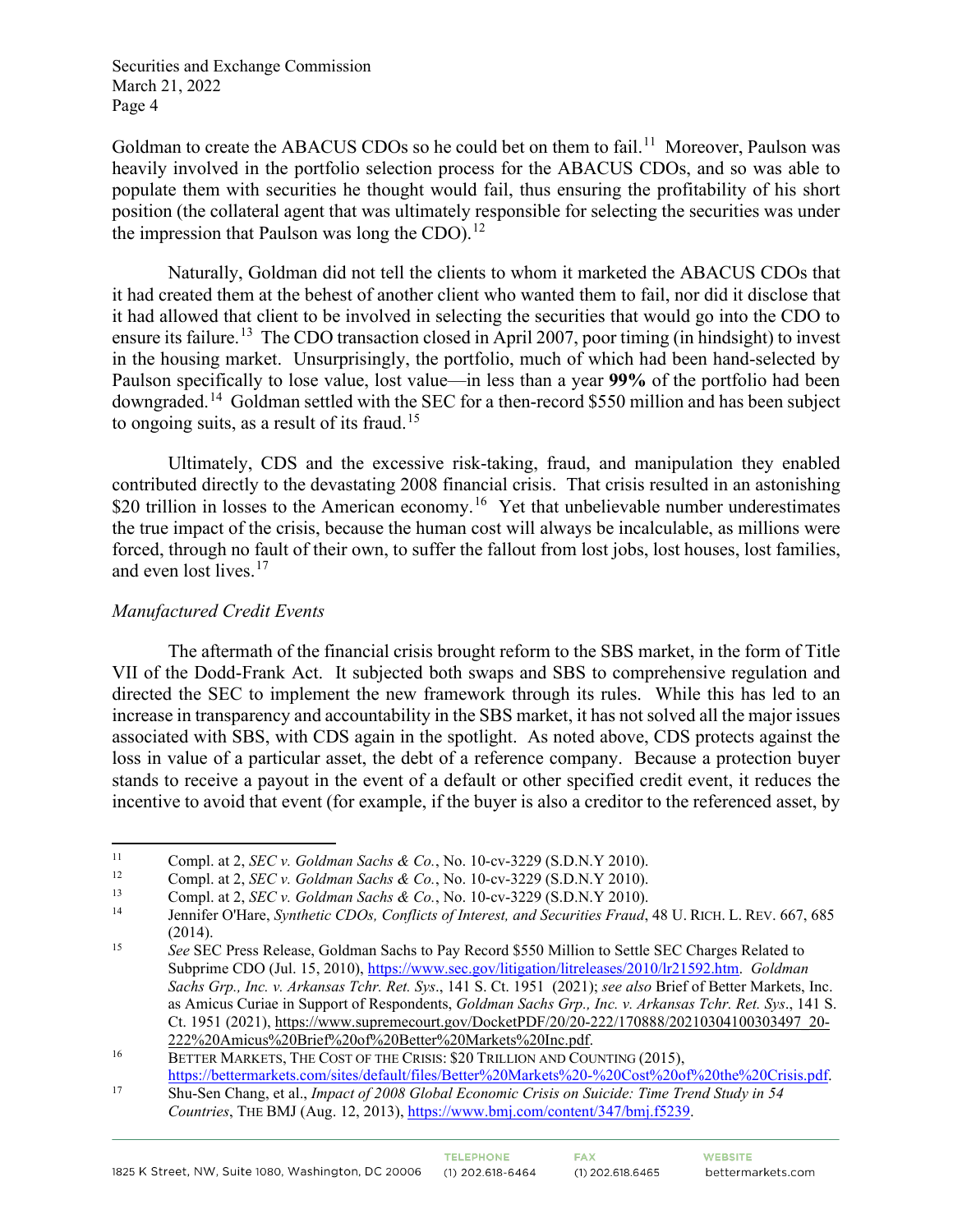loosening underwriting standards), and may even produce an incentive to trigger that event. While this is similar to the moral hazard present in all insurance transactions, the requirement of an "insurable interest," i.e. a sufficiently significant stake in the asset being insured, mitigates this risk.<sup>18</sup> If I have paid \$200,000 for my house and insured it against the possibility of destruction by fire, I have very little incentive to let it be destroyed by fire (or to destroy it myself) just to receive that payout, since the payout would only be replacing the money I have already paid for the asset. However, if I can purchase fire insurance on a house that I did not buy and in which I have no economic stake, then not only do I have no economic incentive to protect the house from burning down, for example by buying and maintaining smoke alarms, **I have an economic incentive to do whatever I can to ensure that the house burns down**.

As noted above, there is no insurable interest requirement to enter a CDS—you need not have any exposure whatsoever to the debt of a reference entity to buy CDS "protection" for that debt. As a result, there will be CDS protection buyers with an incentive to force the reference entity to experience a credit event that will result in a payout on the CDS. As the SEC points out in the Release, since 2010 (i.e., since the year the Dodd-Frank Act, which finally regulated SBS and other swaps, was passed), these sorts of opportunistic trading strategies, typically referred to as "manufactured credit events," have become prevalent in the CDS market.<sup>[19](#page-4-1)</sup> As the Release explains, manufactured credit events "can take a number of different forms but generally involve CDS buyers or sellers taking steps, with or without the participation of a company whose securities underlie, or are referenced by, a CDS . . . to avoid, trigger, delay, accelerate, decrease, and/or increase payouts on CDS."[20](#page-4-2) One example of such a strategy is a CDS protection buyer inducing a company to default on its debt, typically a minor or technical default that nonetheless results in a payout to the buyer under the  $CDS<sup>21</sup>$  Some protection sellers have gotten in on these manipulative schemes as well, including by inducing companies to temporarily avoid a default until after a CDS expires, to avoid having to make a payout.<sup>22</sup> Whatever form they take, the SEC and other regulators have recognized that manufactured credit events harm the integrity of the markets by, among other things, frustrating the expectations of market participants.<sup>[23](#page-4-5)</sup>

## *Archegos Capital Management*

Just as fraud and manipulation are still prevalent in the SBS market, so does the SBS market continue to pose risks to the broader financial system. This was clearly illustrated in March 2021 when the hidden bets of an obscure trader managing a company called Archegos Capital

<span id="page-4-0"></span><sup>18</sup> Thomas Lee Hazen, *Filling A Regulatory Gap: It Is Time to Regulate Over-the-Counter Derivatives*, 13 N.C. BANKING INST. 123, 131 (2009).

<span id="page-4-1"></span><sup>&</sup>lt;sup>19</sup> Release at 6655-56.<br>
<sup>20</sup> Pelasse at 6655-

<span id="page-4-3"></span><span id="page-4-2"></span> $\frac{20}{21}$  Release at 6655.

<sup>21</sup> Gina-Gail S. Fletcher, *Engineered Credit Default Swaps: Innovative or Manipulative?,* 94 N.Y.U. L. Rev. 1073, 1094 (2019).

<span id="page-4-4"></span><sup>22</sup> Gina-Gail S. Fletcher, *Engineered Credit Default Swaps: Innovative or Manipulative?,* 94 N.Y.U. L. Rev. 1073, 1094 (2019).

<span id="page-4-5"></span><sup>23</sup> Release at 6655; *see also* Gina-Gail S. Fletcher*, Engineered Credit Default Swaps: Innovative or Manipulative?,* 94 N.Y.U. L. REV. 1073*,* 1104 (2019) (explaining that manufactured credit events harm counterparties to CDS transactions and the public more broadly).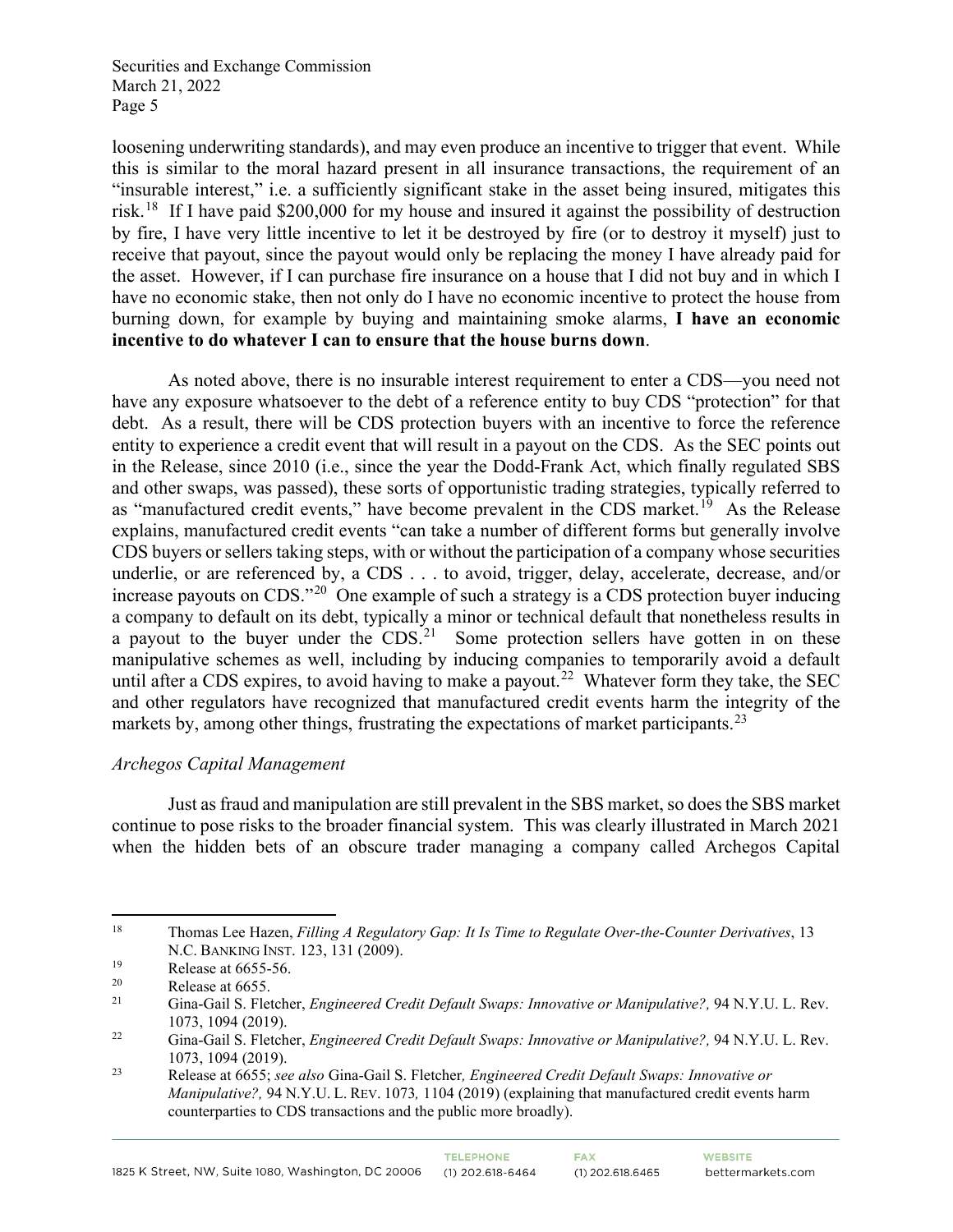Management exploded, causing huge losses for banks, driving down the stock prices of several companies, and severely rattling markets.

The trader was Bill Hwang, a former manager of a hedge fund that had to settle criminal and civil charges of widespread insider trading.<sup>24</sup> Instead of shuttering his hedge fund after this malfeasance was revealed, Hwang simply converted it into a "family office," a type of investment adviser that deals with the finances of members of a wealthy family rather than the broader public, enabling it to "take bigger risks" while facing "less regulatory scrutiny."<sup>25</sup> Operating as a family office, Archegos built up huge positions in a number of stocks. However, the positions were not taken by buying the stock outright, but through "total return swaps," which "allow a user to take on the profits and losses of a portfolio of stocks or other assets in exchange for a fee."<sup>[26](#page-5-2)</sup> Total return swaps provide the economic equivalent of actually owning the stock. However, the regulatory treatment is different—Archegos's holdings were large enough that it would have had to report its positions had it traded in the actual stock, but because the positions were in total return swaps, they were not required to be reported.<sup>27</sup> Moreover, because they were swaps, Archegos could enter into them using leverage, i.e., borrowed money, which amplified the gains—and losses. This combination of leverage and anonymity proved devastating.

Archegos had large, levered positions in a number of stocks through total return swaps it entered with a number of banks. When the value of those stocks turned against Archegos, the

<span id="page-5-0"></span><sup>&</sup>lt;sup>24</sup> Illustrating the deficiencies that often mark such settlements, only the hedge fund entity, Tiger Asia Management, which is a legal fiction and not a real tangible individual, "admitted" the SEC charges. *See*  SEC Press Release, *Hedge Fund Manager to Pay \$44 Million for Illegal Trading in Chinese Bank* (Dec. 12, 2012), [https://www.sec.gov/news/press-release/2012-2012-264htm.](https://www.sec.gov/news/press-release/2012-2012-264htm) Hwang was allowed to escape personally admitting to the charges. Similarly, notwithstanding some reporting indicating that Bill Hwang pled guilty in his individual capacity, *see* Emily Flitter, et al., *"Tiger Cub" Manager Pleads Guilty in Insider Trading Case*, Reuters (Dec. 12, 2012), https://www.reuters.com/article/us-crime-insidertradingtiger/tiger-cub-manager-pleads-guilty-in-insider-trading-case-idUSBRE8BB1RG20121212, only Tiger Asia Management actually pled guilty to the criminal charges, or was even charged. *See* Plea Agreement, *U.S. v. Tiger Asia Management,* No. 12-cr-808 (D.N.J. 2012) ("This letter sets forth the plea agreement between your client **Tiger Asia Management, LLC**…and the United States Attorney for the District of New Jersey") (emphasis added). In addition to a fine of \$16 million, Tiger Asia Management, which is again a legal fiction, was "sentenced" to one year of probation, which appeared to consist primarily of notifying a probation officer of certain matters, such as change of address or of litigation against the company (apparently no need for drug testing). Criminal Judgment, *U.S. v. Tiger Asia Management*, No. 12-cr-808 (D.N.J. 2012). The upshot is that Hwang committed millions of dollars of fraud in violation of both civil and criminal laws; escaped significant personal liability by foisting the responsibility onto a fictional entity; and then less than 10 years later caused billions of dollars of losses while seriously rattling the markets. This speaks volumes about shortcomings in an enforcement regime that consistently "punishes" fictional entities instead of the real individuals who actually commit the crimes, a topic that is beyond the scope of this comment letter.

<span id="page-5-1"></span><sup>25</sup> Emily Cadman, *How a Blowup at Hwang's Archegos Is Rattling the Finance World*, BLOOMBERG (Mar. 29, 2021), https://www.bloomberg.com/news/articles/2021-03-29/goldman-block-trade-what-to-know-about-<br>bill-hwang-viacom-discovery-stock-sale?sref=mtQ4hc2k.

<span id="page-5-2"></span><sup>&</sup>lt;sup>26</sup> Ouentin Webb, et al., *What Is a Total Return Swap and How Did Archegos Capital Use It?*, Wall St. J. (Mar. 30, 2021), [https://www.wsj.com/articles/what-is-a-total-return-swap-and-how-did-archegos-capital](https://www.wsj.com/articles/what-is-a-total-return-swap-and-how-did-archegos-capital-use-it-11617125839)[use-it-11617125839.](https://www.wsj.com/articles/what-is-a-total-return-swap-and-how-did-archegos-capital-use-it-11617125839) 27 Quentin Webb, et al., *What Is a Total Return Swap and How Did Archegos Capital Use It?*, Wall St. J.

<span id="page-5-3"></span><sup>(</sup>Mar. 30, 2021), [https://www.wsj.com/articles/what-is-a-total-return-swap-and-how-did-archegos-capital](https://www.wsj.com/articles/what-is-a-total-return-swap-and-how-did-archegos-capital-use-it-11617125839)[use-it-11617125839.](https://www.wsj.com/articles/what-is-a-total-return-swap-and-how-did-archegos-capital-use-it-11617125839)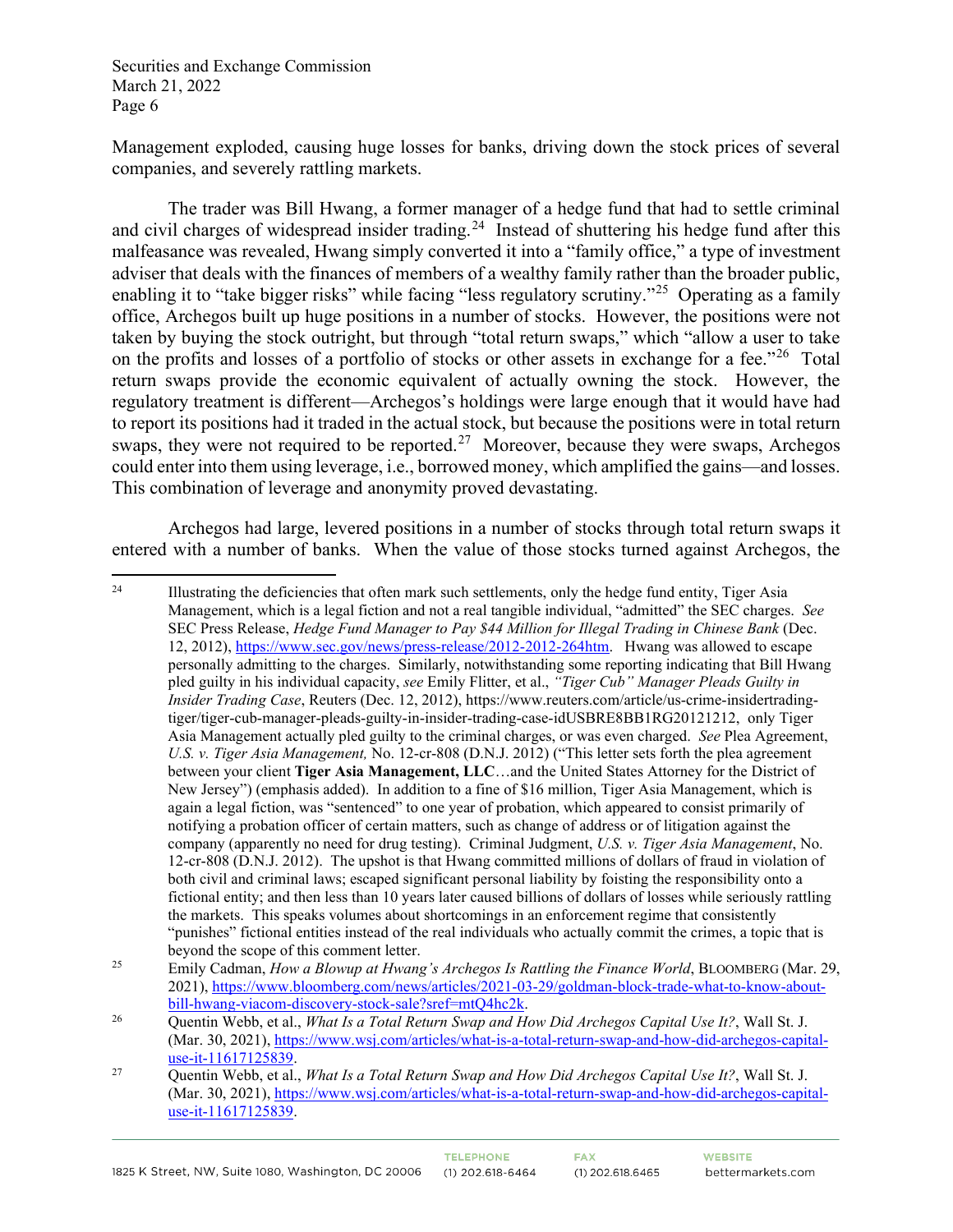banks that had helped Archegos lever up began unloading huge blocks of shares of the companies underlying Archegos's total return swaps, causing the share prices of those companies to plummet. For example, Discovery closed down 27% on March 19, and ViacomCBS closed down 27% on March 22, 2021. Worse, the panic was not limited to stocks in which Archegos was invested. Because no one knew who was responsible for the massive sell-off, traders were worried that the sell-off reflected sector-wide concerns, causing prices of some peer companies of those held in the Archegos portfolio to experience temporary price declines.<sup>28</sup> Moreover, while some of the banks that had helped Archegos lever up managed to escape unscathed, others were not so lucky. Credit Suisse lost \$4.7 billion, and Nomura lost around \$2 billion.<sup>29</sup> As one commenter explained:

"It's all eerily reminiscent of the subprime-mortgage crisis 14 years ago. Then, as now, the trouble was a series of increasingly irresponsible loans. As long as housing prices kept rising, lenders ignored the growing risks. Only when homeowners stopped paying did reality bite: The banks all had financed so much borrowing that the fallout couldn't be contained." $30$ 

## *Ongoing Compliance Failures at Security-Based Swap Entities*

 As the SEC notes in the Release, when it adopted business conduct standards for securitybased swap dealers ("SBSD") and major security-based swap participants ("MSBSP") over the course of its rulemaking, Better Markets in 2011 requested that the SEC adopt a rule prohibiting undue influence over CCOs, as part of a package of protections that would help ensure CCO independence.<sup>31</sup>

The need for robust protections for CCOs continued to be apparent over the course of the rulemaking. As Better Markets pointed out in a supplemental comment letter, in 2013, the Wall Street Journal reported on a series of compliance failures at J.P. Morgan Chase, including the more than \$6 billion London Whale proprietary trading debacle. In a little-noticed section from that

<span id="page-6-0"></span><sup>&</sup>lt;sup>28</sup> Emily Cadman, *How a Blowup at Hwang's Archegos Is Rattling the Finance World*, BLOOMBERG (Mar. 29, 2021), https://www.bloomberg.com/news/articles/2021-03-29/goldman-block-trade-what-to-know-about-<br>bill-hwang-viacom-discovery-stock-sale?sref=mtO4hc2k.

<span id="page-6-1"></span><sup>&</sup>lt;sup>29</sup> Erik Schatzker, Sridhar Natarajan, & Katherine Burton, *Bill Hwang Had \$20 Billion, Then Lost It All in Two Days*, BLOOMBERG (Apr. 8, 2021), https://www.bloomberg.com/news/features/2021-04-08/how-bill-<br>hwang-of-archegos-capital-lost-20-billion-in-two-days.

<span id="page-6-2"></span><sup>&</sup>lt;sup>30</sup> Erik Schatzker, Sridhar Natarajan, & Katherine Burton, *Bill Hwang Had \$20 Billion, Then Lost It All in Two Days*, BLOOMBERG (Apr. 8, 2021), https://www.bloomberg.com/news/features/2021-04-08/how-bill-<br>hwang-of-archegos-capital-lost-20-billion-in-two-days.

<span id="page-6-3"></span><sup>&</sup>lt;sup>31</sup> *See* Release at 6664-65 ("In the course of that rulemaking, one commenter requested that the Commission adopt a rule prohibiting attempts by officers, directors, or employees to coerce, mislead, or otherwise interfere with the CCO"); *see also* Business Conduct Standards for Security-Based Swap Dealers and Major Security-Based Swap Participants, 81 Fed. Reg. 29,960, 30,054-55 (May 13, 2016); Better Markets Comment Letter on Business Conduct Standards for Security-based Swap Dealers and Major Security-Based Swap Participants 19 (Aug. 29, 2011), [https://bettermarkets.org/wp-content/uploads/2021/07/066-](https://bettermarkets.org/wp-content/uploads/2021/07/066-SEC-CL-Business-Conduct-Standards-for-SBS-Dealers-and-Major-SBS-Participants-8-29-11.pdf) [SEC-CL-Business-Conduct-Standards-for-SBS-Dealers-and-Major-SBS-Participants-8-29-11.pdf;](https://bettermarkets.org/wp-content/uploads/2021/07/066-SEC-CL-Business-Conduct-Standards-for-SBS-Dealers-and-Major-SBS-Participants-8-29-11.pdf) Better Markets Comment Letter on Reopening of Comment Periods for Certain Proposed Rulemaking Releases and Policy Statements Applicable to Security-Based Swaps (Jul. 22, 2013), [https://www.sec.gov/comments/s7-25-11/s72511-49.pdf.](https://www.sec.gov/comments/s7-25-11/s72511-49.pdf)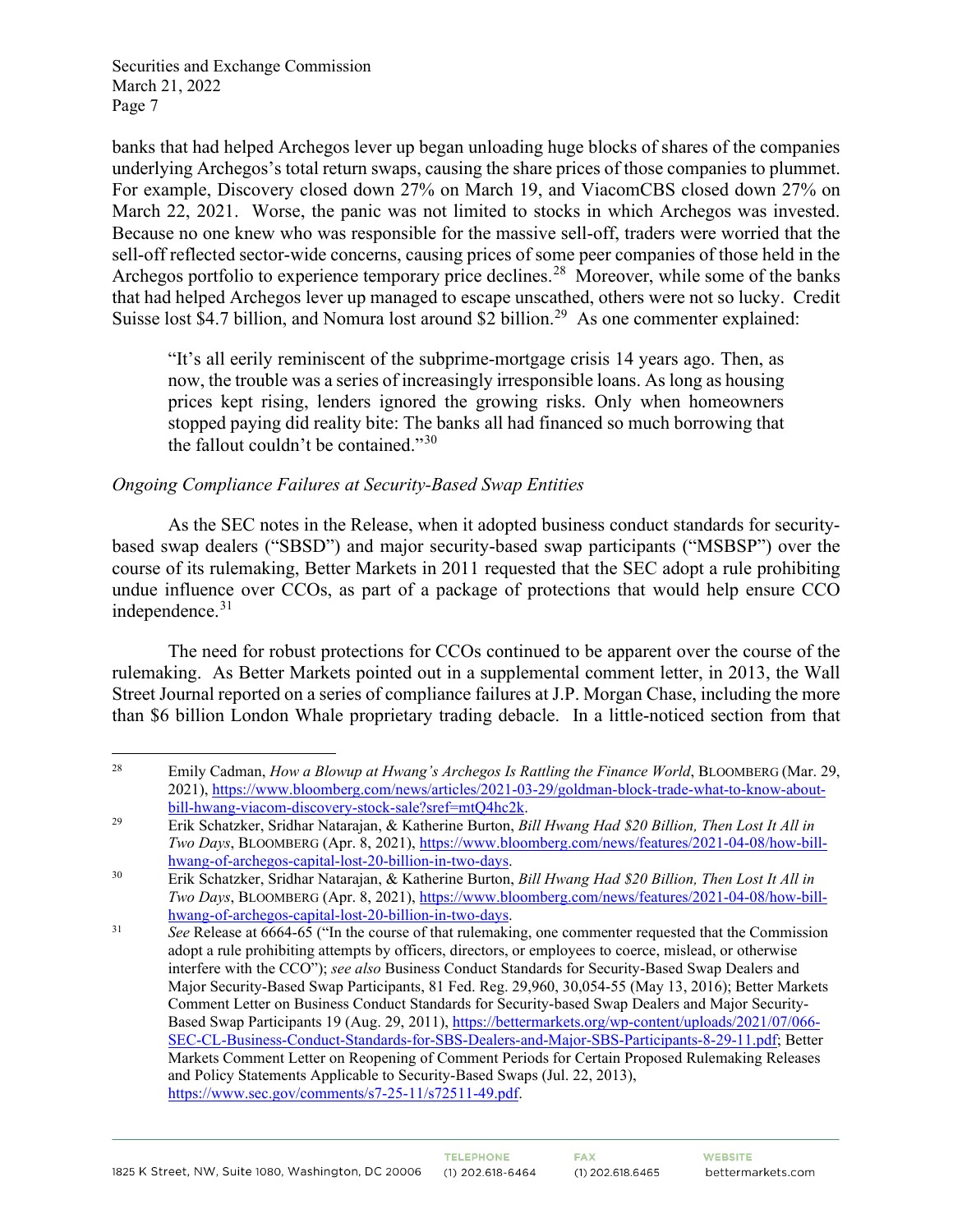report, it was revealed that it was not until **more than a full year after** the London Whale fiasco and a series of other compliance failures leading to over \$18 billion in fines and litigation expenses—that J.P. Morgan took the most basic step of ensuring that business heads could not overrule the CCO.<sup>32</sup> Shockingly, the report noted that other rival Wall Street Banks had not taken similar steps despite J.P. Morgan Chase's experience.<sup>[33](#page-7-1)</sup>

Nevertheless, the SEC declined in 2016, when it adopted final business conduct standards, to include a specific prohibition on undue influence over CCOs, reasoning that "requiring a majority of the board to approve the compensation and removal of the CCO is appropriate to promote the CCO's independence and effectiveness."<sup>34</sup> As the Release notes, at that time, the SEC had not yet finalized (or in some cases, even proposed) rules which would establish the relevant responsibilities of  $CCOs$ <sup>[35](#page-7-3)</sup> In any event, various ongoing issues in the SBS market, including the continued prevalence of manipulative manufactured credit events, continue to highlight the need to strengthen compliance functions by ensuring the independence of CCOs.

# **OVERVIEW OF PROPOSAL**

In relevant part, as amended, the Proposal would:

- Add Rule 9<sub>1</sub>-1 to specifically prohibit fraud and manipulation in connection with SBS transactions, including prohibiting fraud and manipulation with respect to the ongoing rights and obligations that are a distinctive element of SBS;
	- o Provide a safe harbor from Rule 9j-1's prohibition on fraud and manipulation in connection with actions taken pursuant to binding rights and obligations of an SBS while in possession of relevant material non-public information ("MNPI"), so long as the person did not have that MNPI prior to entering into the SBS, and satisfies other conditions;
	- o Make clear that a person cannot escape liability from illegally trading a particular security on the basis of MNPI by simply trading an SBS related to the underlying security instead;
	- o Make clear that a person cannot escape liability under the Proposal by trading in the underlying security instead of an SBS related to that security;
- Add Rule 10B-1 to require public reporting of certain details of large SBS positions;
- Add Rule 15Fh-4(c), which would make it illegal for employees of a security-based swap dealer ("SBSD") or major security-based swap participant ("MSBSP") to attempt to coerce or unduly influence the CCO of the SBSD or MSBSP.

<span id="page-7-0"></span><sup>&</sup>lt;sup>32</sup> Better Markets Letter on Establishing and Protecting a Meaningful Role for Chief Compliance Officers Under the Dodd-Frank Act Reforms (Oct. 18, 2013)[, https://www.sec.gov/comments/s7-35-10/s73510-](https://www.sec.gov/comments/s7-35-10/s73510-47.pdf) [47.pdf;](https://www.sec.gov/comments/s7-35-10/s73510-47.pdf) Monica Langley & Dan Fitzpatrick, *Embattled J.P. Morgan Bulks up Oversight*, [Wall St. J \(](https://www.wsj.com/articles/embattled-jp-morgan-bulks-up-oversight-1379029490)Sept. 12, 2013),<br><sup>33</sup> *Id.*<br><sup>34</sup> Pusiness C

<span id="page-7-2"></span><span id="page-7-1"></span><sup>34</sup> Business Conduct Standards for Security-Based Swap Dealers and Major Security-Based Swap Participants, 81 Fed. Reg. 29,960, 30,054-55 (May 13, 2016.<br>Release at 6665.

<span id="page-7-3"></span>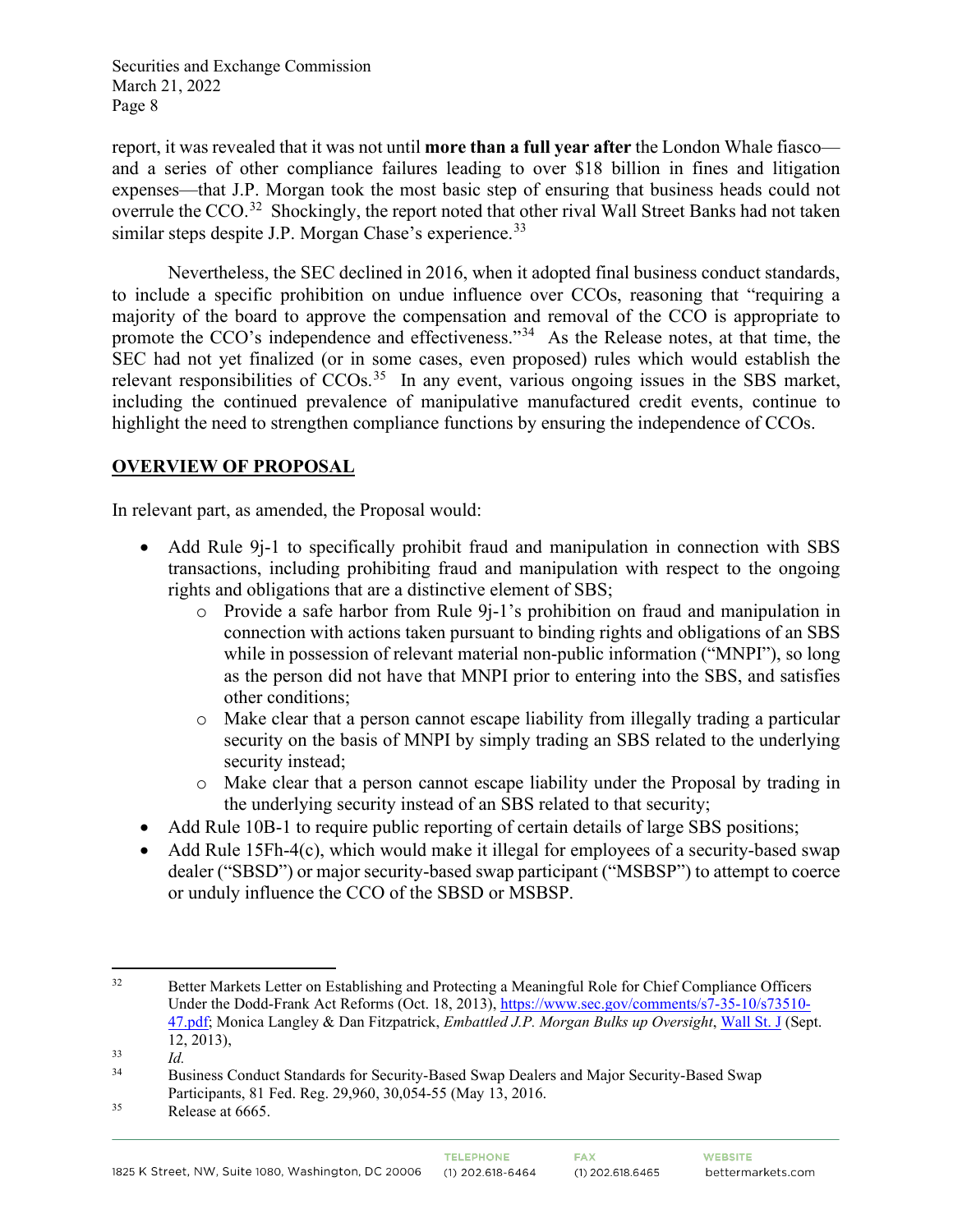#### **SUMMARY OF COMMENTS**

All three of the basic provisions in the Proposal serve valuable regulatory purposes. Proposed Rule 9j-1(a) appropriately recognizes that SBS have unique characteristics in the form of "ongoing payments or deliveries between the parties throughout the life of the security-based swap pursuant to their rights and obligations." Those features create more opportunities for fraud and manipulation than the typical securities transaction, and they, therefore, warrant their own unique anti-fraud rule separate and apart from Rule 10b-5. The anti-fraud and anti-manipulation provisions will be enhanced by the addition of Rules 9j-1(c), which makes clear that if it is illegal for a person to trade a security on the basis of MNPI it is also illegal to trade an SBS with respect to that security, and 9j-1(d), which makes clear that an action that would violate Rules 9j-1(a) and (b) with respect to an SBS also violates those rules if taken with respect to the underlying security. These provisions will help prevent evasion.

Proposed Rule 10B-1, which would establish a public reporting requirement for large positions in SBS is an appropriate response to the type of threat exemplified by the Archegos fiasco, which revealed that the lack of transparency still prevalent in the SBS markets poses a serious danger to the broader financial system. This requirement will appropriately expand upon the existing SBS reporting obligations, which are largely focused on the reporting of SBS *transactions*; reporting on *positions* is also necessary. And Proposed Rule 15FFh-4(c), prohibiting coercion or undue influence of CCOs, will protect these critical employees from interference in their essential work ensuring compliance with relevant rules.

Our principal concern is with Proposed Rule 9j-1(f), which would provide a safe harbor from the prohibition against fraud and manipulation under certain circumstances. As explained below, this carve-out is misguided. At the very least, the SEC must provide a compelling justification as to why a safe harbor from a rule prohibiting fraud and manipulation is necessary at all; it should not just rely on conclusory, dubious assertions that absent a safe harbor, SBS entities will suffer from unfair enforcement exposure for innocent transactions. And the SEC must also account for the harm that the safe harbor would likely cause, as it would be used to immunize what are in fact intentional acts of fraud and manipulation using MNPI.

Finally, we urge the SEC not to raise the proposed position reporting threshold or create exemptions from that important obligation. And we strongly endorse the added layer of protection against coercion or deception that CCOs would receive under the Proposal.

## **COMMENTS**

# **I. THE SEC HAS NOT DEMONSTRATED THAT A SAFE HARBOR FROM THE PROHIBITION ON FRAUD AND MANIPULATION IS NECESSARY OR APPROPRIATE.**

The SEC proposes to include Rule 9j-1(f), a new safe harbor to its proposed SBS anti-fraud and anti-manipulation Rule 9j-1. That provision would preclude liability under those rules under certain circumstances where a person becomes aware of material nonpublic information ("MNPI") after entering an SBS transaction. Specifically, the proposed safe harbor provides that a person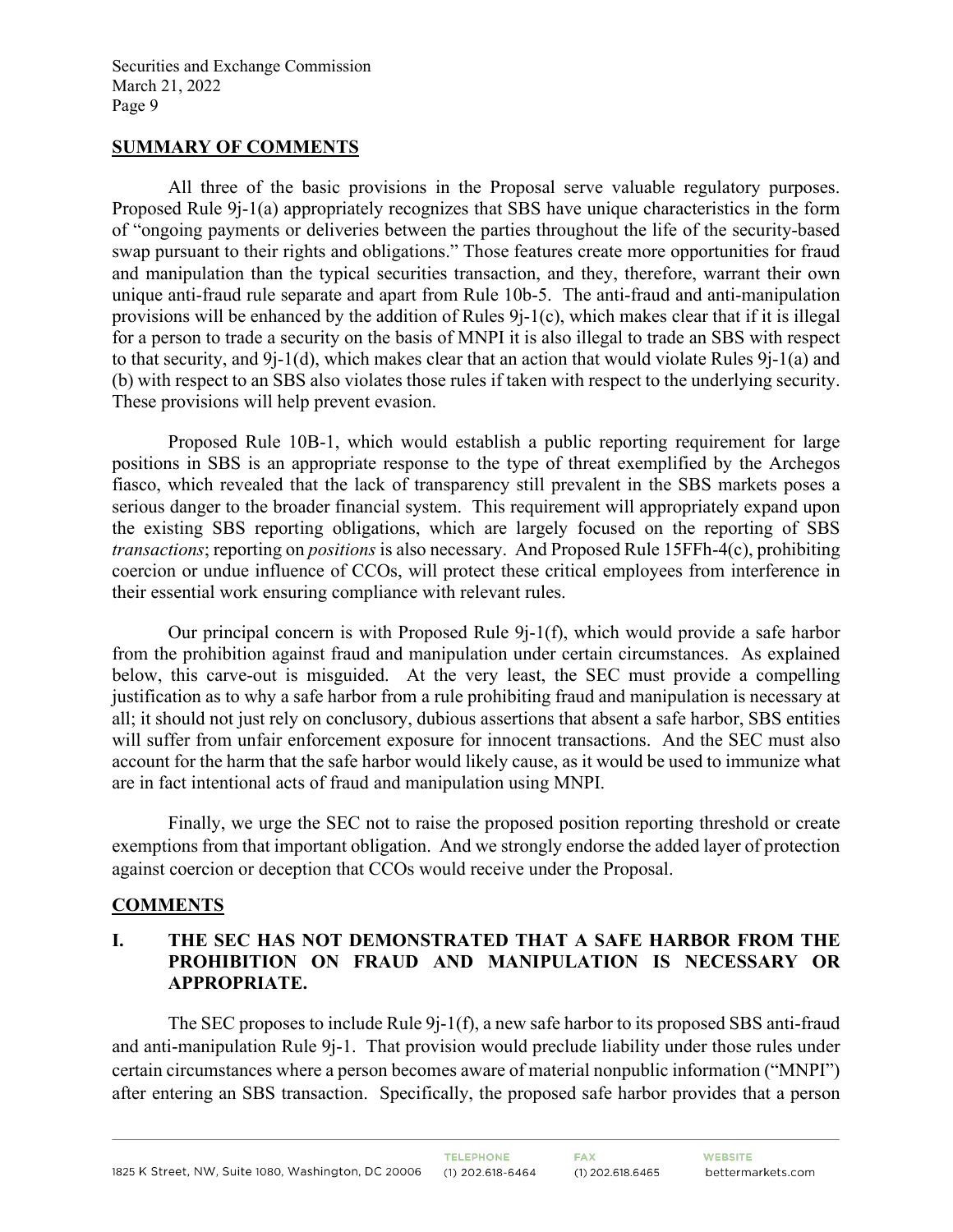does not violate Rule 9j-1 for performing binding contractual obligations, or exercising binding contractual rights, under an SBS, merely because they came into possession of MNPI prior to those actions (so long as they did not come into possession of MNPI before entering the SBS).<sup>[36](#page-9-0)</sup> Similarly, the proposed safe harbor would also provide that it is not a violation of Rule 9j-1 to conduct a portfolio compression exercise after coming into possession of MNPI.<sup>[37](#page-9-1)</sup> According to the Release, the addition of the safe harbor was in response to "operational concerns" raised by the industry, specifically the application of the rule to situations where an SBS counterparty performs a contractual obligation while in possession of MNPI.<sup>[38](#page-9-2)</sup> Beyond stating that it is "sensitive" to these concerns, the SEC has undertaken no other analysis of these industry arguments.

Simply put, that the industry asked for it is not a sufficient reason for establishing a safe harbor from liability. This is especially true with respect to a rule that prohibits **fraud and manipulation,** which can be readily facilitated through the acquisition of MNPI. The industry is seeking insulation from liability, but the SEC must protect the broader investing public, the integrity of the markets, and ultimately the broader financial system. Therefore, the SEC must independently and critically analyze these "concerns" of the industry before implementing a safe harbor that could exclude a broad swath of SBS transactions from the prohibition against fraud and manipulation.

And, indeed, the concerns of the industry appear less than compelling. For example, in its letter, SIFMA identified a number of innocent, ordinary course, non-volitional actions undertaken throughout the lifetime of an SBS transaction that could purportedly expose SBS counterparties to liability if they happen to come into possession of MNPI prior to taking those actions. These include making interim settlement payments as required by the contract and exercising contractual rights or obligations upon a counterparty default.<sup>39</sup> However, Rule 9 $i-1$  would not, of course, specifically prevent these or other activities, which is appropriate because whether any particular transaction is fraudulent or manipulative depends on the facts and circumstances of the particular situation.<sup>[40](#page-9-4)</sup> Examining the facts and circumstances of the scenarios put forth by SIFMA and others, it does not appear there is any need for a safe harbor such as the one proposed by the SEC, because it is not clear how a prohibition on fraud and manipulation could possibly apply to the performance of completely non-volitional, contractual requirements, of a contract that was entered into without fraudulent, deceptive, or manipulative intent. In fact, far from being a sure win for the SEC, any case alleging fraud on the basis of the transactions in SIFMA's letter would face a number of formidable obstacles. Conversely, if actions taken under the terms of an SBS are subject to judgment or discretion, then a blanket safe harbor such as the one proposed would clearly be

<span id="page-9-1"></span><span id="page-9-0"></span> $\frac{36}{37}$  Release at 6703-704.<br>
Release at 6704.<br>
Release at 6662.

<span id="page-9-2"></span> $\frac{38}{39}$  Release at 6662.

<span id="page-9-3"></span><sup>39</sup> SIFMA Letter on Proposed Rule 9j-1 (Jul. 8, 2011), [https://www.sec.gov/comments/s7-32-10/s73210-](https://www.sec.gov/comments/s7-32-10/s73210-24.pdf)

<span id="page-9-4"></span><sup>&</sup>lt;sup>24.pdf</sup>. *In re aaiPharma Inc. Sec. Litig.*, 521 F. Supp. 2d 507, 512 (E.D.N.C. 2007) ("The court must therefore look to all the facts and circumstances surrounding the alleged securities fraud").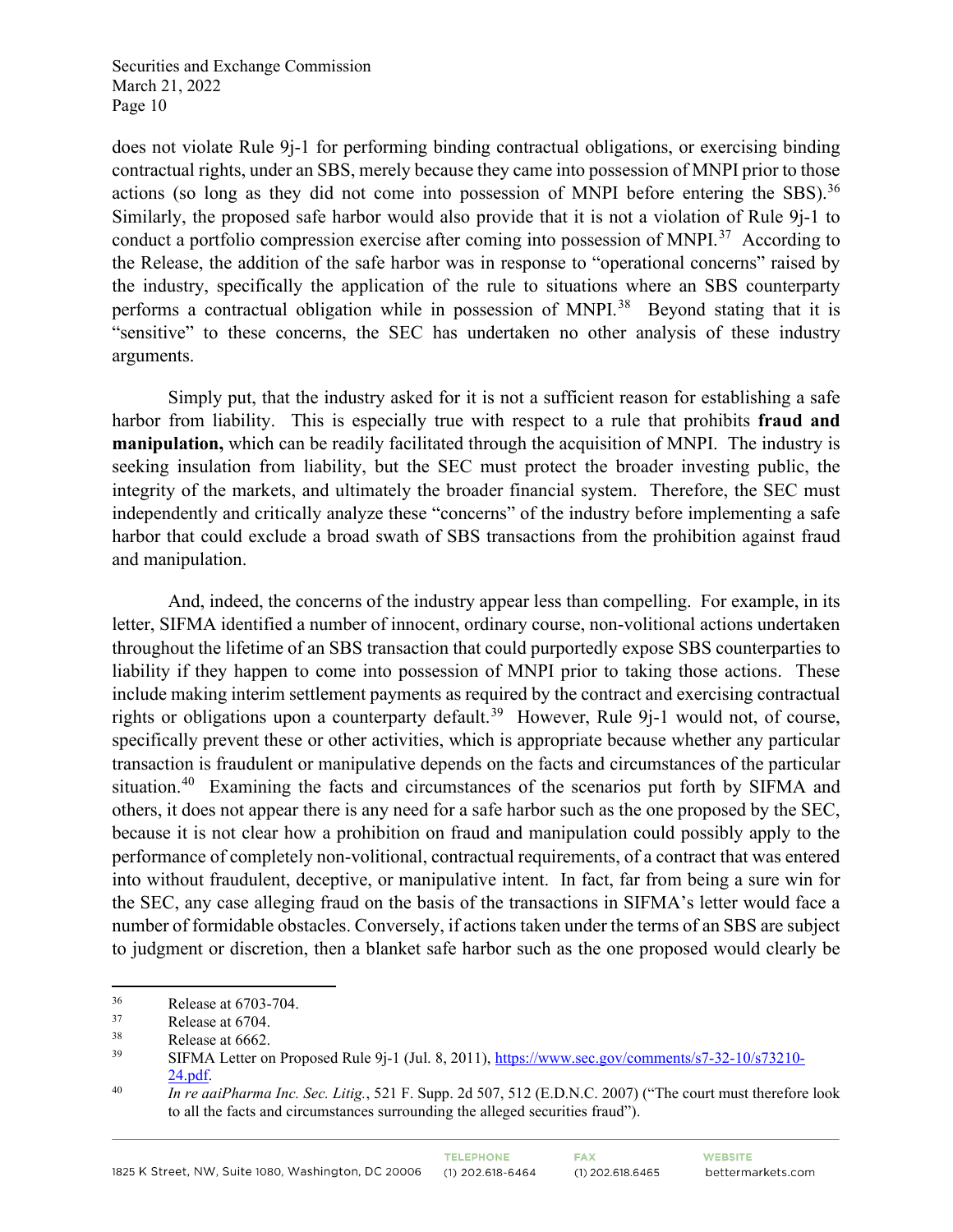unwise, as it could facilitate and immunize fraud or manipulation through the deliberate use of recently acquired MNPI.

For example, SIFMA claims that Rule 9j-1 would impose liability on a counterparty that is required by an SBS to make an interim settlement payment if they come into possession "of MNPI with respect to the reference underlying" and make the settlement payment notwithstanding the MNPI.<sup>[41](#page-10-0)</sup> But SIFMA does not explain how making a payment that is required by a contract, a contract that presumably was entered into without fraud, could constitute fraud. Importantly, trading based on non-public information only violates the anti-fraud provisions of the securities laws when such trading is **fraudulent**. Thus, trading based on MNPI is typically only illegal where it is done in breach of a duty owed to someone—that breach of duty is the source of the fraud.<sup>[42](#page-10-1)</sup> As one treatise explained:

"The misappropriation theory rests on the assumption that it is fraudulent and deceptive for a person to misuse information for personal gain that has "been "entrusted" to him. So articulated, the theory first requires a showing that some sort of a fiduciary relationship existed between the defendant and the source of the information, for outside of that sort of relationship, there is no independent duty to observe another 'person's confidences or avoid profiting from information received."<sup>[43](#page-10-2)</sup>

This raises the question: Who exactly is being defrauded or deceived in SIFMA's scenario, and how? The counterparty making the payment does not owe a relevant fiduciary duty in this scenario (at least not under the facts as put forth by SIFMA). Nor is there any other deception apparent on the facts. Any theory that a counterparty commits fraud by **making a payment** to its counterparty as required by a contract that was not entered into fraudulently, would seem to be a new theory that the SEC has never advanced. Each of the other scenarios suffers from the same infirmity none involve facts that indicate a realistic potential for fraud liability and the need for a safe harbor.

Put simply, the proposed safe harbor is a solution in search of a problem. That the SEC or any court would consider any of the imagined scenarios a violation of any anti-fraud or antimanipulation provision is speculation that the SEC should not accept at face value. The best "safe harbor" from a rule that generally prohibits fraud and manipulation is compliance with the rule actually refraining from fraud and manipulation. And while the safe harbor appears wholly unnecessary to protect truly innocent transactions from the anti-fraud and anti-manipulation rule, it would almost certainly be used to insulate culpable acts of fraud and manipulation using MNPI.

<span id="page-10-0"></span><sup>41</sup> SIFMA Letter on Proposed Rule 9j-1 (Jul. 8, 2011), [https://www.sec.gov/comments/s7-32-10/s73210-](https://www.sec.gov/comments/s7-32-10/s73210-24.pdf)

<span id="page-10-1"></span><sup>&</sup>lt;sup>24.pdf</sup>. <sup>42</sup> § 3:2. Who is an insider?, 18 Insider Trading Regulation, Enforcement and Prevention § 3:2 ("The Supreme Court has made clear that a person has an obligation of disclosure to other traders in the marketplace when<br>he stands in a fiduciary-like relationship with them.");

<span id="page-10-2"></span><sup>&</sup>lt;sup>43</sup> § 6:4. Nature of the fraud—Breach of duty, 18 Insider Trading Regulation, Enforcement and Prevention § 6:4.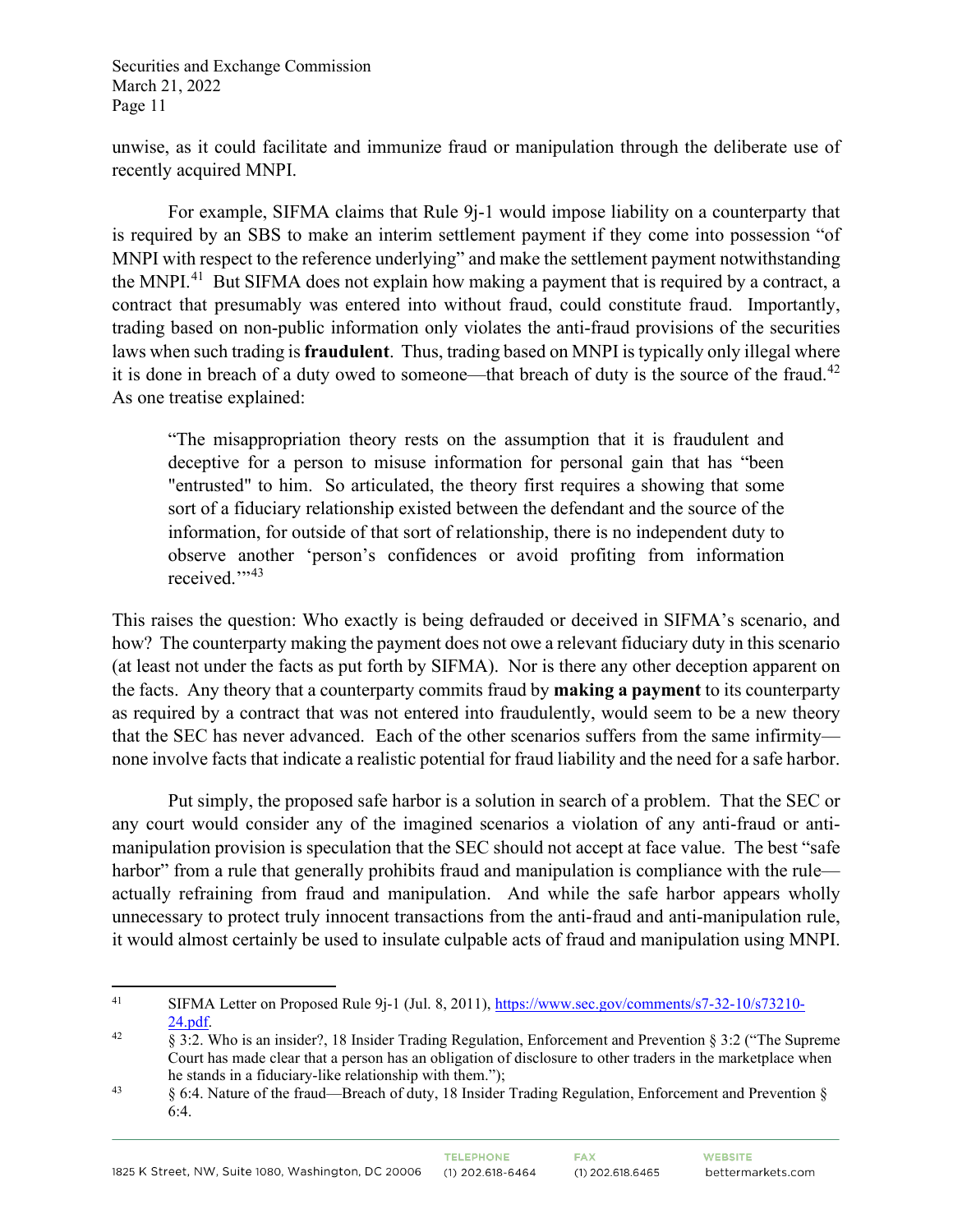This concern is well-founded. Unlike the industry's speculation about excessive exposure to liability for innocent conduct absent a safe harbor, the SEC knows that a safe harbor from antifraud and anti-manipulation rules can encourage unlawful behavior, based on its experience with Rule 10b5-1 (which the industry specifically cited when requesting the proposed safe harbor).<sup>[44](#page-11-0)</sup> The SEC promulgated Rule 10b5-1 in 2000, and it included a safe harbor from liability under Rule 10b-5 when insiders trade pursuant to certain pre-arranged plans.<sup>[45](#page-11-1)</sup> The SEC adopted the safe harbor in response to industry concerns similar to those raised here, that Rule 10b-5's anti-fraud and anti-manipulation provisions were too broad and that companies needed a safe harbor to protect innocent transactions from enforcement exposure.<sup>46</sup> Rule 10b5-1 was intended "to cover situations in which a person can demonstrate that the material nonpublic information was not a factor in the trading decision,"[47](#page-11-3) and as adopted "the rule seemed to have the virtue of preventing self-dealing conflicts in much the same way as a traditional blind trust."<sup>48</sup>

However, over time it has become clear that the safe harbor established in Rule 10b5-1 has been widely abused, allowing corporate insiders to engage in insider trading and hide behind secretive Rule 10b5-1 plans that can be created, changed, and canceled at will and with no transparency.<sup>49</sup> Multiple studies have shown that insiders trading pursuant to these plans, which are supposed to ensure insiders are not trading on the basis of inside information, have experienced abnormally high returns that are difficult to explain if the trading is truly pursuant to preestablished parameters rather than by use of inside information.<sup>50</sup> Driving home the point, the Wall Street Journal reported on several specific suspiciously-timed transactions by corporate insiders, made pursuant to Rule 10b5-1 plans, that were fortuitously timed to be just ahead of pricemoving company announcements, helping those insiders make significant profits or avoid significant losses.<sup>51</sup> The SEC, of course, has recognized the abuses facilitated by this safe harbor, proposing significant revisions to Rule 10b5-1 to address the fact that it is enabling widespread insider trading.<sup>[52](#page-11-8)</sup> The SEC should not adopt another safe harbor that will enable abuse, fraud, and manipulation, especially in light of recent lessons learned from a similarly flawed safe harbor.

<span id="page-11-0"></span><sup>44</sup> SIFMA Letter on Proposed Rule 9j-1 (Jul. 8, 2011), [https://www.sec.gov/comments/s7-32-10/s73210-](https://www.sec.gov/comments/s7-32-10/s73210-24.pdf)  $\frac{24. \text{pdf}}{45}$  Selective Disclosure and Insider Trading, 65 Fed. Reg. 51,716 (Aug. 24, 2000).

<span id="page-11-1"></span>

<span id="page-11-2"></span><sup>46</sup> Daniel J. Morrissey, *Taming Rule 10b-5-1: The Unfinished Business of Texas Gulf Sulphur*, 71 SMU L. REV. 883, 885 (2018) ("executives who wanted to purchase or sell shares in their companies remained concerned. Often, they know significant matters about their firms that are not available to the public.").

<span id="page-11-3"></span><sup>47</sup> Selective Disclosure and Insider Trading, 65 Fed. Reg. 51,716, 51,728 (Aug. 24, 2000).<br>48 Daniel J. Morrissour, Taming Puls 10b, 5, 1; The Unfinished Pusiness of Taxes Cult Sulpi

<span id="page-11-4"></span><sup>48</sup> Daniel J. Morrissey, *Taming Rule 10b-5-1: The Unfinished Business of Texas Gulf Sulphur*, 71 SMU L. REV. 883, 887 (2018).<br>
Bettert Markets Press Release, The SEC Moves to Abusive De Facto Insider Trading By Corporate

<span id="page-11-5"></span>Executives Via So-Called Trading Plans (Jun. 7, 2021), https://bettermarkets.org/newsroom/sec-moves-<br>end-abusive-de-facto-insider-trading-corporate-executives-so-called-trading-plans/.

<span id="page-11-6"></span><sup>&</sup>lt;sup>50</sup> Alan D. Jagolinzer, *SEC Rule 10b5-1 and Insiders' Strategic Trade*, 55 Mgmt. Sci. 224 (2009); M. Todd Henderson, Alan Jagolinzer & Karl Muller, *Hiding in Plain Sight: Can Disclosure Enhance Insiders' Trade Returns?* at 2-3, (Coase-Sandor Working Paper Series in Law & Econ. No. 411, 2012). Daniel J. Morrissey,

<span id="page-11-7"></span>*Taming Rule 10b-5-1: The Unfinished Business of Texas Gulf Sulphur, 71 SMU L. REV. 883, 887 (2018).*<br><sup>51</sup> Susan Pulliam & Rob Barry, *Executives' Good Luck in Trading Own Stock*, Wall St. J. (Nov. 27, 2012), [https://www.wsj.com/articles/SB10000872396390444100404577641463717344178.](https://www.wsj.com/articles/SB10000872396390444100404577641463717344178)<br>Rule 10b5-1 and Insider Trading, 87 Fed. Reg. 8686 (2022).

<span id="page-11-8"></span>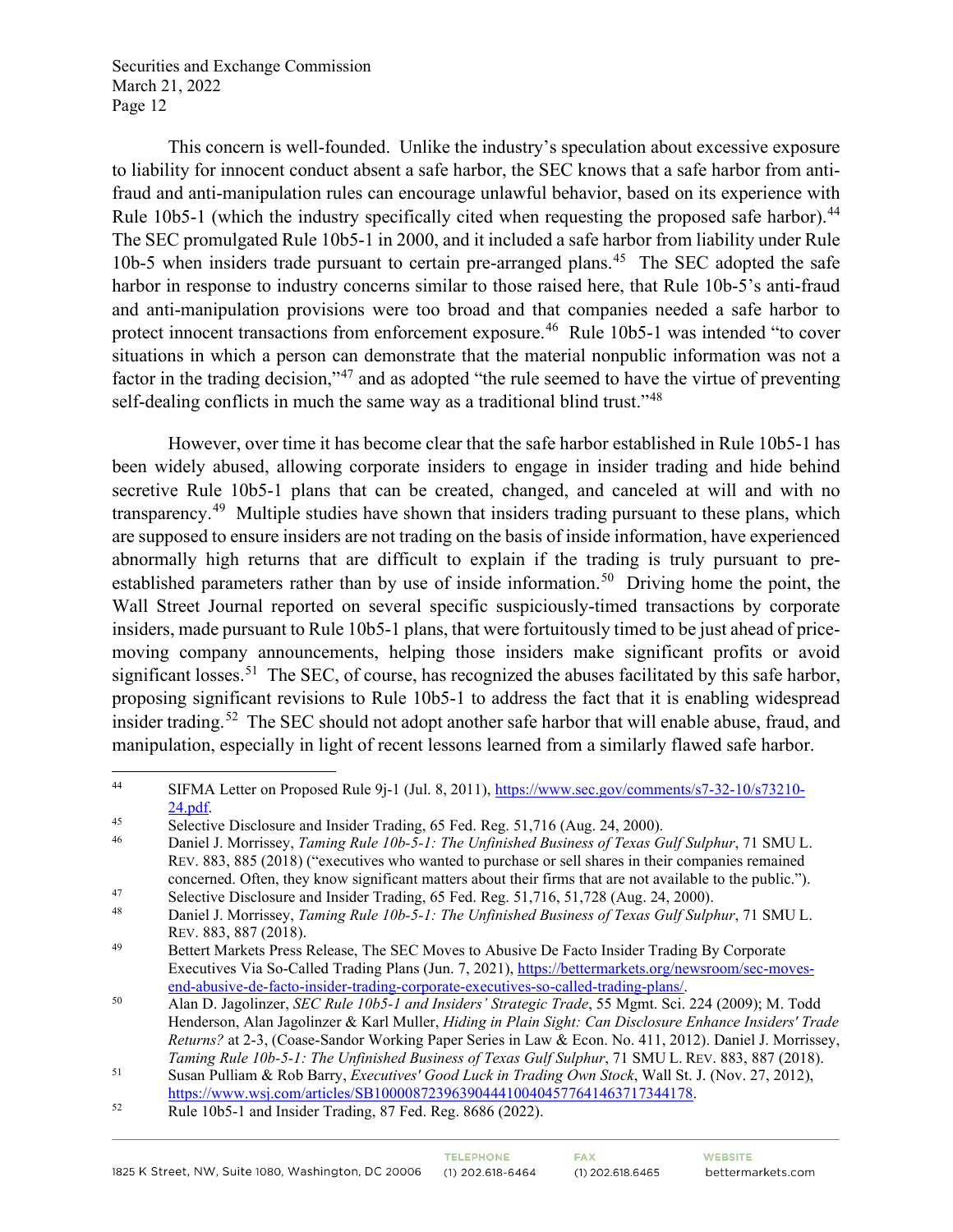# **II. THE SEC MUST NOT RAISE OR CREATE EXCEPTIONS TO THE PROPOSED POSITION REPORTING THRESHOLD.**

In the Archegos fiasco, described above, a single obscure trader accumulated huge, hidden, market-moving positions in several stocks through the use of total return swaps. When those positions went south, the result was swift, devastating, and above all confusing. One company that was caught up in the fiasco, Discovery, suffered a decline in its market capitalization of nearly 40% over the course of a single week. This represented over **\$15 billion**, an astonishing loss of value for Discovery's shareholders that came out of nowhere and would have been nearly impossible to avoid.[53](#page-12-0) The lack of transparency into Archegos's positions also hurt the market more broadly, as confusion surrounding the reason for the sudden selloff in certain stocks caused other stocks, even those in which Archegos had no exposure, to suffer price declines as well.<sup>[54](#page-12-1)</sup> Several of the banks that helped Archegos lever up suffered significant losses as well, with Credit Suisse experiencing losses of \$4.7 billion.<sup>[55](#page-12-2)</sup>

Greater transparency can help banks avoid these types of losses, as they will be able to either avoid transactions with counterparties that have built up large, concentrated positions or better price SBS to account for the increased risk.<sup>56</sup> Avoiding these sorts of massive losses and risks to the financial system alone would obviously be an enormous benefit of the reporting requirements in the Proposal. As the SEC points out in the Release, the increased transparency from the Proposal would be expected to confer other benefits as well, including providing the public (and the SEC) with information that can help ferret out fraudulent activity.<sup>57</sup> Meanwhile, the SEC reasonably estimates that the cost to the industry from the reporting requirement would be minimal, especially in light of the enormous benefits—the SEC estimates that the ongoing **costs for the entire industry for an entire year** would represent only 0.41% of the loss of market capitalization a **single stock** (Discover) suffered over the course of a **single week** as a result of Archegos's hidden, risky trades suddenly blowing up.<sup>[58](#page-12-5)</sup>

<span id="page-12-0"></span><sup>53</sup> Macrotrends, Discovery Historical Market Capitalization, March 19, 2021to March 26, 2021 (last accessed

<span id="page-12-1"></span>Mar. 11, 2022), [https://www.macrotrends.net/stocks/charts/DISCB/discovery-communications/market-cap.](https://www.macrotrends.net/stocks/charts/DISCB/discovery-communications/market-cap)<br>
54 Emily Cadman, *How a Blowup at Hwang's Archegos Is Rattling the Finance World*, BLOOMBERG (Mar. 29, 2021), [https://www.bloomberg.com/news/articles/2021-03-29/goldman-block-trade-what-to-know-about](https://www.bloomberg.com/news/articles/2021-03-29/goldman-block-trade-what-to-know-about-bill-hwang-viacom-discovery-stock-sale?sref=mtQ4hc2k)[bill-hwang-viacom-discovery-stock-sale?sref=mtQ4hc2k.](https://www.bloomberg.com/news/articles/2021-03-29/goldman-block-trade-what-to-know-about-bill-hwang-viacom-discovery-stock-sale?sref=mtQ4hc2k) 55 Erik Schatzker, Sridhar Natarajan, & Katherine Burton, Bill Hwang Had \$20 Billion, Then Lost It All in

<span id="page-12-2"></span>Two Days, BLOOMBERG (Apr. 8, 2021)[, https://www.bloomberg.com/news/features/2021-04-08/how-bill](https://www.bloomberg.com/news/features/2021-04-08/how-bill-hwang-of-archegos-capital-lost-20-billion-in-two-days)[hwang-of-archegos-capital-lost-20-billion-in-two-days.](https://www.bloomberg.com/news/features/2021-04-08/how-bill-hwang-of-archegos-capital-lost-20-billion-in-two-days)<br>
Release at 6677-78.<br>
Pelegos et 6667

<span id="page-12-4"></span><span id="page-12-3"></span> $57$  Release at 6667.

<span id="page-12-5"></span><sup>58</sup> *See* Release at 6678. The SEC estimates that ongoing compliance costs for entities required to report under the rule would be about \$77,000, and estimates that at the proposed thresholds, around 850 would be required to make public reports pursuant to the rule, resulting in a total compliance cost for the industry of \$65,450,000. *Id.* Meanwhile, Discovery lost \$15.85 billion in market capitalization from March 19, 2021, to March 26, 2021, as a result of the Archegos fiasco. Macrotrends, Discovery Historical Market Capitalization, March 19, 2021to March 26, 2021 (last accessed Mar. 11, 2022), [https://www.macrotrends.net/stocks/charts/DISCB/discovery-communications/market-cap.](https://www.macrotrends.net/stocks/charts/DISCB/discovery-communications/market-cap)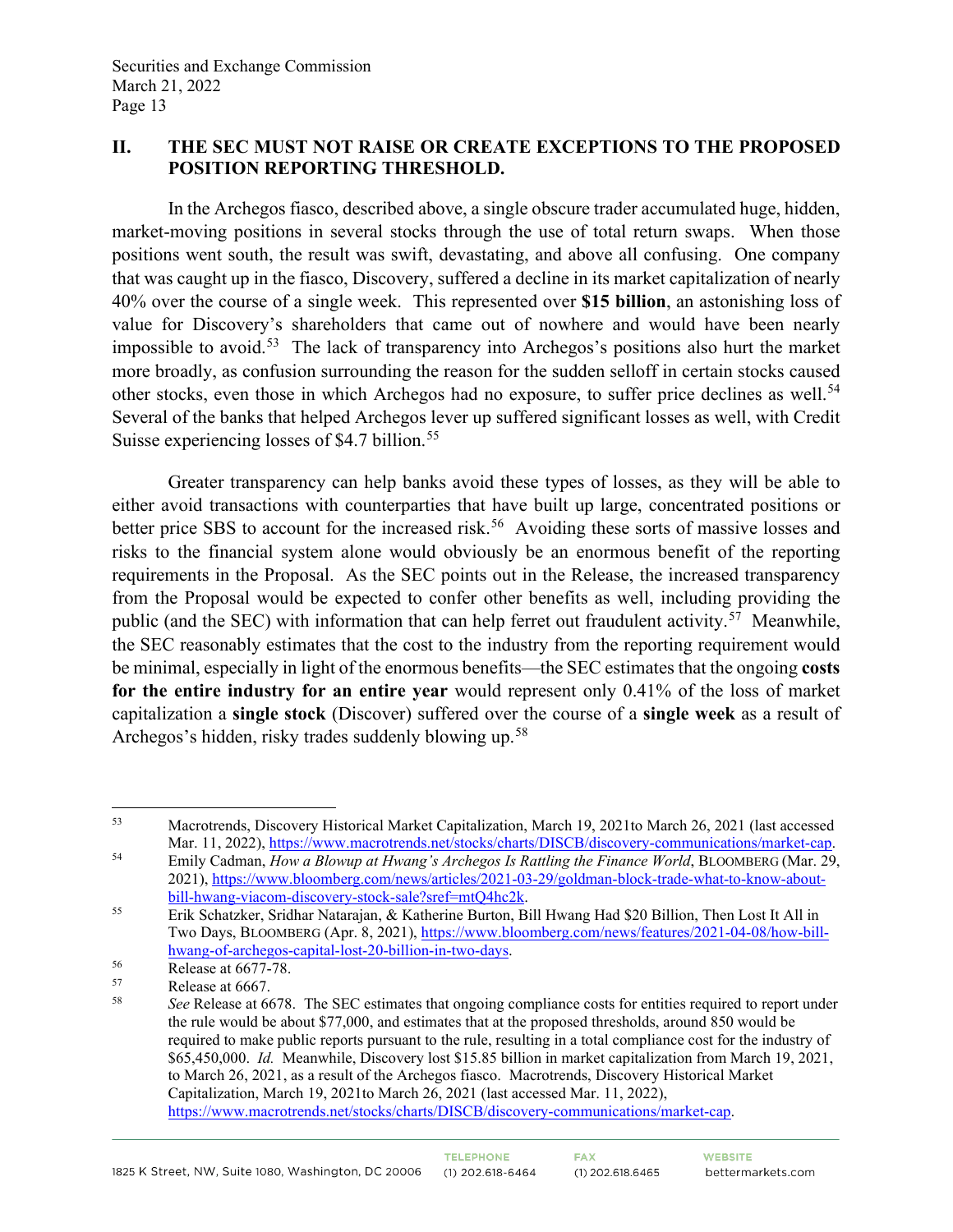Quite clearly, the proposed reporting requirement will not represent an undue burden on the industry but will prove enormously beneficial to the markets and the public, provided the reporting thresholds truly and appropriately capture all positions that are large enough to pose a risk to the financial system. Undoubtedly the notional thresholds proposed by the SEC are sufficiently large that they could reasonably pose a risk to the financial system. Accordingly, the SEC must certainly not raise those thresholds in response to industry pressure. The industry will also likely request a host of exemptions to the calculation of the reporting threshold, with arguments that certain transactions, such as hedging transactions, should be excluded when calculating whether a person is required to report. Including such exemptions would significantly increase risk, because the rule would give false comfort that the market has a complete understanding of large, risky positions in SBS, while in fact there would still be unknown, possibly significant pockets of hidden risk. The SEC does not want to find itself in a position where, a year or two after promulgating a rule specifically designed to prevent significant disruptions and widespread losses due to lack of transparency in large SBS positions, another Archegos-like event occurs following opaque trading activity exempted from disclosure at the behest of the industry.

# **III. THE PROPOSAL TO SPECIFICALLY PROHIBIT COERCION OF CCOs MUST BE PART OF THE FINAL RULE.**

The SEC is also proposing to specifically make it illegal for any employee of an SBSD or MSBSP to "to coerce, manipulate, mislead, or fraudulently influence" the CCO of the SBSD or MSBSP.<sup>[59](#page-13-0)</sup> This provision, which Better Markets has been calling for since 2011, is a welcome and important amendment to the SEC's SBS rules. CCOs perform a critical function under inherently difficult circumstances. It is a critical function because CCOs serve as the first line of defense against illegal activity at an SBSD or MSBSP that can harm counterparties and threaten systemic stability. The best way to prevent that harm is for the entity not to engage in the illegal conduct in the first place, and the best way to prevent illegal conduct is to install, empower, and protect a CCO charged with precisely that responsibility.

The CCO's job is inherently difficult because the SBSD or MSBSP that employs the CCO is almost certainly a for-profit company, and CCO's do not contribute directly to that profit; indeed, they often must foreclose business decisions and strategies that would, or could, be highly profitable, were it not for their illegality. Because CCOs are too often seen as impediments to revenue, profits, and therefore bonuses, there is a well-known, long-standing resistance to empowering and protecting the people most important to internal compliance and controls. This can result in an environment in which it is considered acceptable to mislead, pressure, or otherwise induce CCOs to bless or turn a blind eye to unlawful actions. Establishing an independent basis for liability when employees of SBS entities improperly interfere with the CCO's critical duties will help deter this pattern of behavior. The SEC must finalize the Proposal with this provision intact.

<span id="page-13-0"></span><sup>59</sup> Release at 6652.